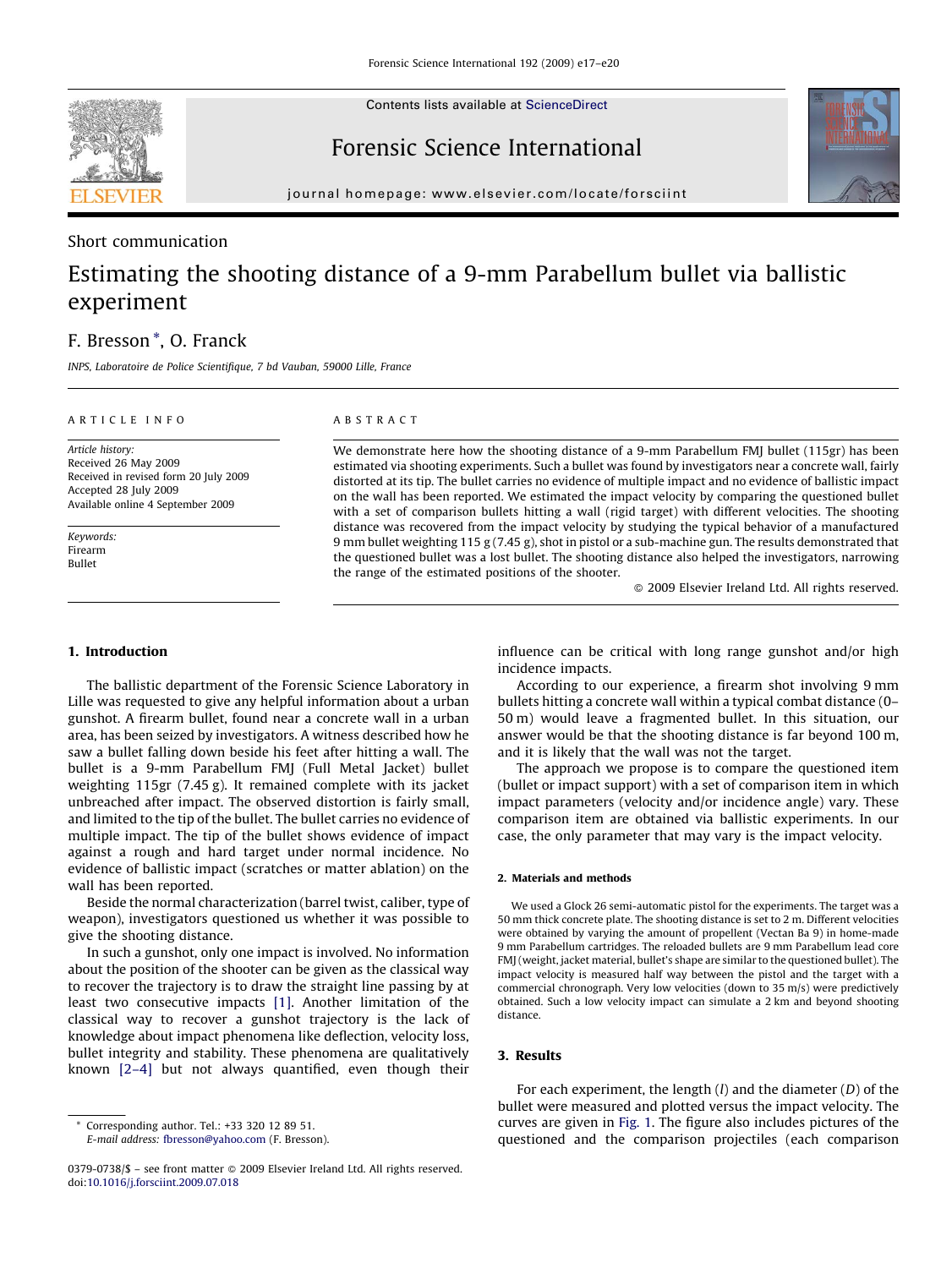<span id="page-1-0"></span>

Fig. 1. Dimension of the bullet (length and diameter) for various impact bullet velocities.

projectile is disposed along the x-axis according to its impact velocity).

In Fig. 1, the behavior of  $l$  was smoothed by a least square approximation (second degree polynomial function). The behavior of D was only smoothed in the velocity range where the projectile starts to expand. The smoothed function is also a second degree polynomial function calculated by least square method. This polynomial function intersect  $D = 9$  mm at  $V = 58.33$  m/s. Below this threshold value, the value is set to 9 mm (the original diameter).

The total length of the bullet starts to decrease even for very low impact velocities. The curve is supposed to follow a smooth behavior, the accidents being due to experimental uncertainties. The measurement of the length may not be accurate if the tip of the bullet presents a significant roughness. This is actually the case in our experiment, both with the questioned item and the comparison set of items.

The behavior of the maximum diameter is less suitable for comparison as it remains constant till the tip expends more than the base. However, it is interesting to compare the diameter as it can be more accurately measured than the length, especially in the investigated case.

The questioned bullet length and diameter are respectively 11.9 mm and 9.3 mm. Table 1 gives the value of these parameters for all the comparison experiments. The table shows that the experiment with an impact velocity of 63 m/s gives a length and a deformation very similar to the questioned bullet. On the qualitative point of view, Fig. 1 shows that  $V = 63$  m/s gives a deformation shape very close to the questioned item. Using the

| Table 1                                                              |  |  |
|----------------------------------------------------------------------|--|--|
| Characteristics of the comparison bullets and the questioned bullet. |  |  |

| Velocity (m/s)           | Length (mm) | Diameter (mm) |
|--------------------------|-------------|---------------|
| $\bf{0}$                 | 15,0        | 9,0           |
| 38                       | 13.4        | 9.0           |
| 39                       | 13.1        | 9.0           |
| 42                       | 13.4        | 9.0           |
| 48                       | 13.0        | 9.0           |
| 49                       | 12.5        | 9.0           |
| 63                       | 12.0        | 9.4           |
| <b>Questioned bullet</b> | 11.9        | 9.3           |
| 83                       | 10.9        | 10.2          |
| 84                       | 11.0        | 10.6          |
| 86                       | 11.0        | 10.4          |
| 89                       | 10.7        | 10.5          |
| 91                       | 10.6        | 11.1          |
| 92                       | 10.5        | 10.8          |
| 93                       | 10.5        | 10.8          |
| 100                      | 10.1        | 11.2          |
| 101                      | 10.3        | 11.4          |
| 103                      | 10.3        | 12.0          |
| 104                      | 10          | 11.7          |
| 107                      | 9.5         | 12.1          |
| 111                      | 9.3         | 12.2          |
| 112                      | 9.5         | 12.2          |
| 115                      | 9.2         | 12.5          |
| 116                      | 9.3         | 12.6          |
| 129                      | 8.8         | 13.3          |
| 131                      | 8.9         | 14.0          |
| 208                      | 3.7         | 21.0          |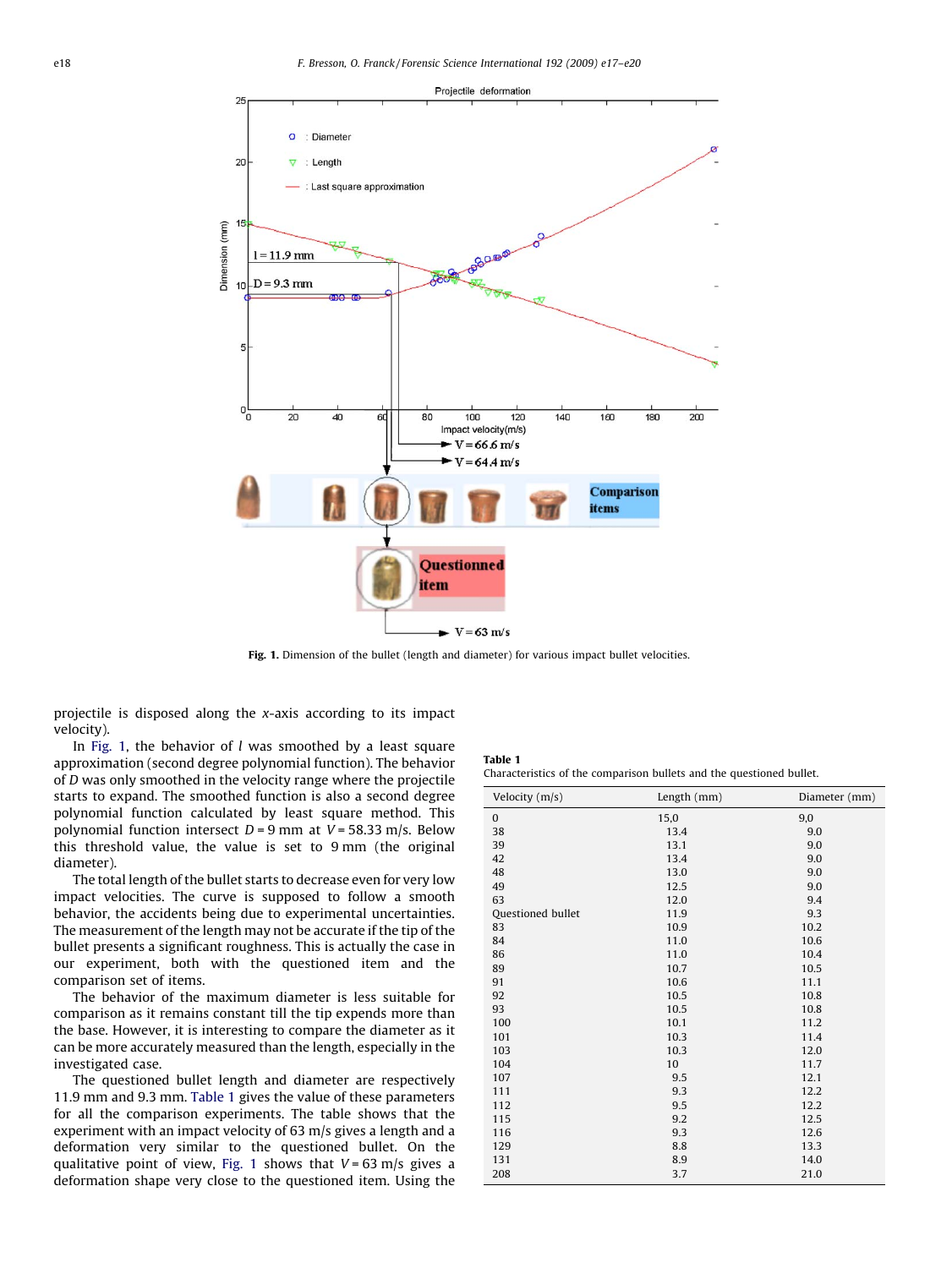F. Bresson, O. Franck / Forensic Science International 192 (2009) e17–e20 e19



Fig. 2. Deformation criterion C for various impact bullet velocities. Blue squares are the experimental values. Red line is a least square approximation by a polynomial function (second degree).

least square approximation to determine the impact velocity can be done, both with the length and the diameter. The length of the questioned bullet is 11.9 mm, corresponding to  $V = 66.6$  m/s. The diameter of the questioned bullet is 9.3 mm, corresponding to  $V = 64.2$  m/s. These results are illustrated in [Fig. 1.](#page-1-0)

The maximum distance (along the  $x$ -axis) between the least square approximation and the experimental values is a parameter that can be assimilated to the uncertainty of the method. As can be seen in [Fig. 1,](#page-1-0) this uncertainty is about 5 m/s. The knowledge of the exact impact velocity is not the purpose of this study, the goal being the estimation of the shooting distance. We can nevertheless estimate it in the range 58–72 m/s, the lower value being the minimum value minus the uncertainty  $(63 - 5 = 58)$  and the higher value being the maximum value plus the uncertainty  $(66.6 + 5 = 71.6 \sim 72 \text{ m/s})$ . This information is enough accurate to give a useful estimation of the shooting distance.

The impact velocity of the questioned bullet has been estimated. The corresponding shooting distance was determined in two steps. We first shot various 9 mm Parabellum round (115gr, FMJ, different cartridge manufacturers, different type of weapon) to get a statistical overview about muzzle velocity. According to our experiments, the typical muzzle velocity is 320 m/s in a compact pistol, 350 m/s in a service pistol and 400 m/s in a submachine gun. We then considered the muzzle velocity ranging from 320 m/s to 400 m/s.

The second step was to compute the bullet's trajectory for the considered muzzle velocities range with a commercial external ballistic software (Quickload). An example of such a curve is given in Fig. 2 (muzzle velocity: 320 m/s and 400 m/s; shooting incidence:  $30^\circ$ ).

The shooting distance corresponding to a velocity ranging from 58 m/s to 72 m/s for both compact pistol and sub-machine gun covers approximately the range 1500–1800 m. This information demonstrated that the questioned bullet was a lost bullet.

#### 4. Discussion

We are confident that the estimation of the impact velocity via diameter behavior is very accurate, as the measured deformation is strongly dependant on this parameter.

The corresponding shooting distance may be less accurate, due to the lack of informations about the actual muzzle velocity and ballistic coefficient. For that reason, we gave the investigator a range of shooting distance rather wide (from 1500 m to 2000 m). It is nevertheless important to notice that our experiments demonstrated that muzzle velocity is rather stable and muzzle velocity variation does not influence drastically long range velocity.

One way to estimate the accuracy of the velocity calculation would be to perform actual long range shooting. However, in the shooting range we expect to get useful informations (1500–